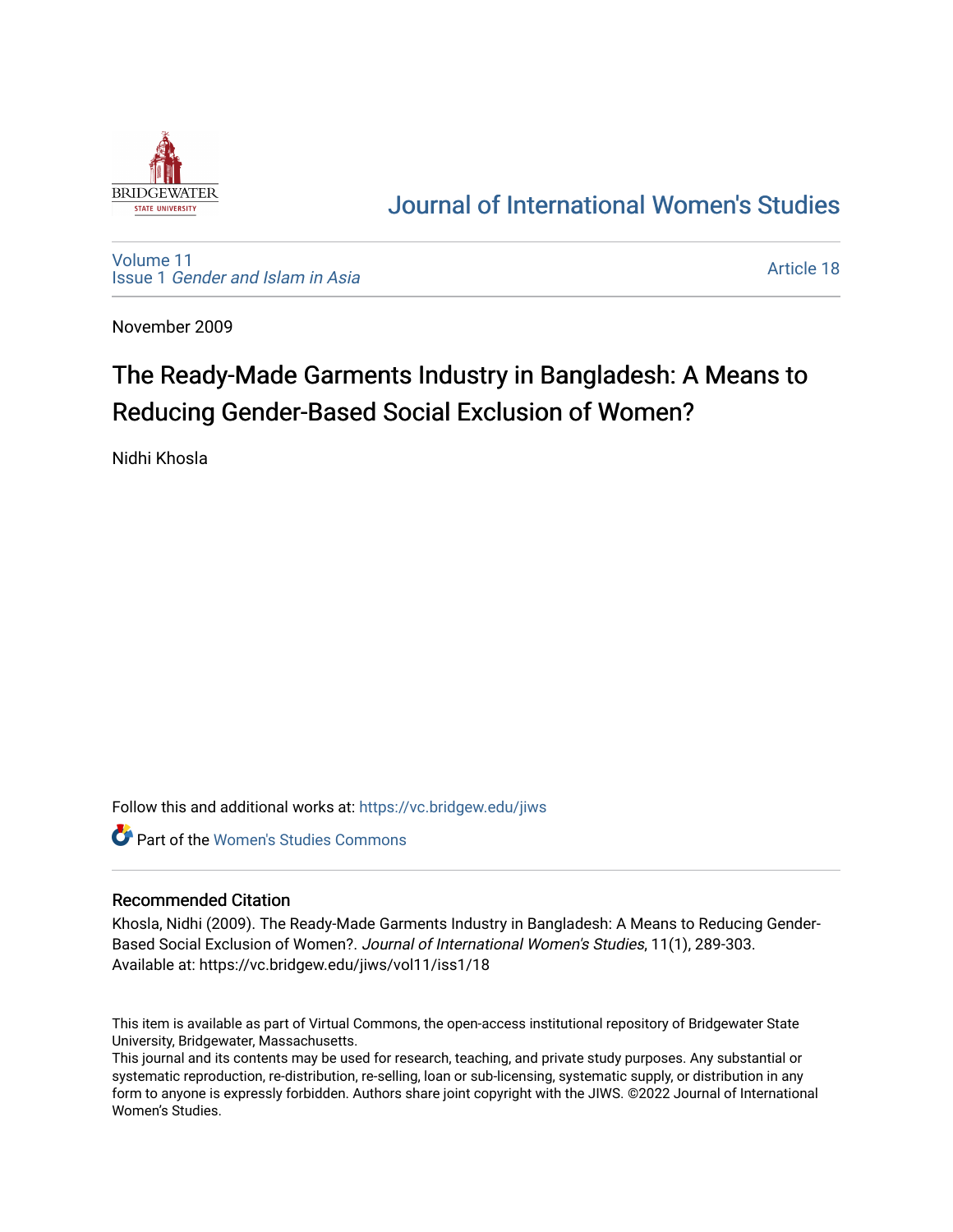## **The ready-made garments industry in Bangladesh: A means to reducing gender-based social exclusion of women?**

## Nidhi Khosla**<sup>1</sup>**

#### **Abstract**

 Women in Bangladesh have traditionally been excluded from taking part in social, political and economic activities by means of institutions such as the *purdah* (veil). However, the rise of the ready-made garments industry in Bangladesh since the 1970s has provided women with opportunities to work outside the home for wages. This change coincided with changes such as a decline in the rural sector, increased emphasis on girls' education and campaigns to improve women's health and reduce fertility. As a result of these changes, the social exclusion of women has reduced considerably. This paper analyses existing literature on women's employment in the ready-made garments industry in Bangladesh using a social exclusion framework. It finds that the impact of the industry on women's exclusion is mixed. Women have greater economic independence, respect, social standing and "voice" than before. However, harassment and exploitation persists. Given the important changes that this industry is helping to bring into women's lives, stakeholders should focus attention on making the industry a more humane and sustainable option for women.

*Keywords*: gender-based social exclusion, Bangladesh, garments industry

#### **Introduction**

-

Muslim women in Bangladesh have traditionally been excluded from taking part in social, political and economic activities on the basis of the institution of *purdah* which mandates women's seclusion from the society at large. However, many changes have happened in the lives of women in Bangladesh with the advent of the ready-made garments industry, that started in the country in the late  $1970s$  (Kabeer & Mahmud, 2004). The industry employs primarily women workers( about 1.8 million), though supervisors are largely male (Kabeer  $\&$  Mahmud, 2004). The social changes include greater acceptance of women's employment, increased participation of women in decision-making in the house and in decisions around childbearing and a reduction in fertility, among others. These changes have coincided with other changes such as a

<sup>&</sup>lt;sup>1</sup> Nidhi Khosla ( $\frac{nk \text{hosh}(\alpha)}{n}$ ) is a PhD student at the Johns Hopkins Bloomberg School of Public Health, Baltimore, Maryland, USA. Previously, she worked in India for five years on projects concerning HIV/AIDS, reproductive health and poverty alleviation and also undertook some consultancy work in Bangladesh. Her research interests lie in investigating the social determinants of health, in HIV/AIDS prevention, and in women's health. She is a past recipient of the Rotary World Peace Fellowship (2005-07) and is currently a Sommer Scholar (2007-2012). Acknowledgements: The author would like to thank anonymous reviewers for their comments on this version as well as previous version of this paper. This work was made possible through funding provided by the World Health Organization (WHO) and undertaken as work for the Social Exclusion Knowledge Network established as part of the WHO's Commission on the Social Determinants of Health. The views presented in this work are those of the author and do not necessarily represent the decisions, policy, or views of WHO or Commissioners. During the period when this paper was in preparation, the author also received funding from the Rotary Foundation under the Rotary World Peace Fellowship Program and the Sommer Scholar program of the Johns Hopkins Bloomberg School of Public Health, Baltimore, Maryland, USA.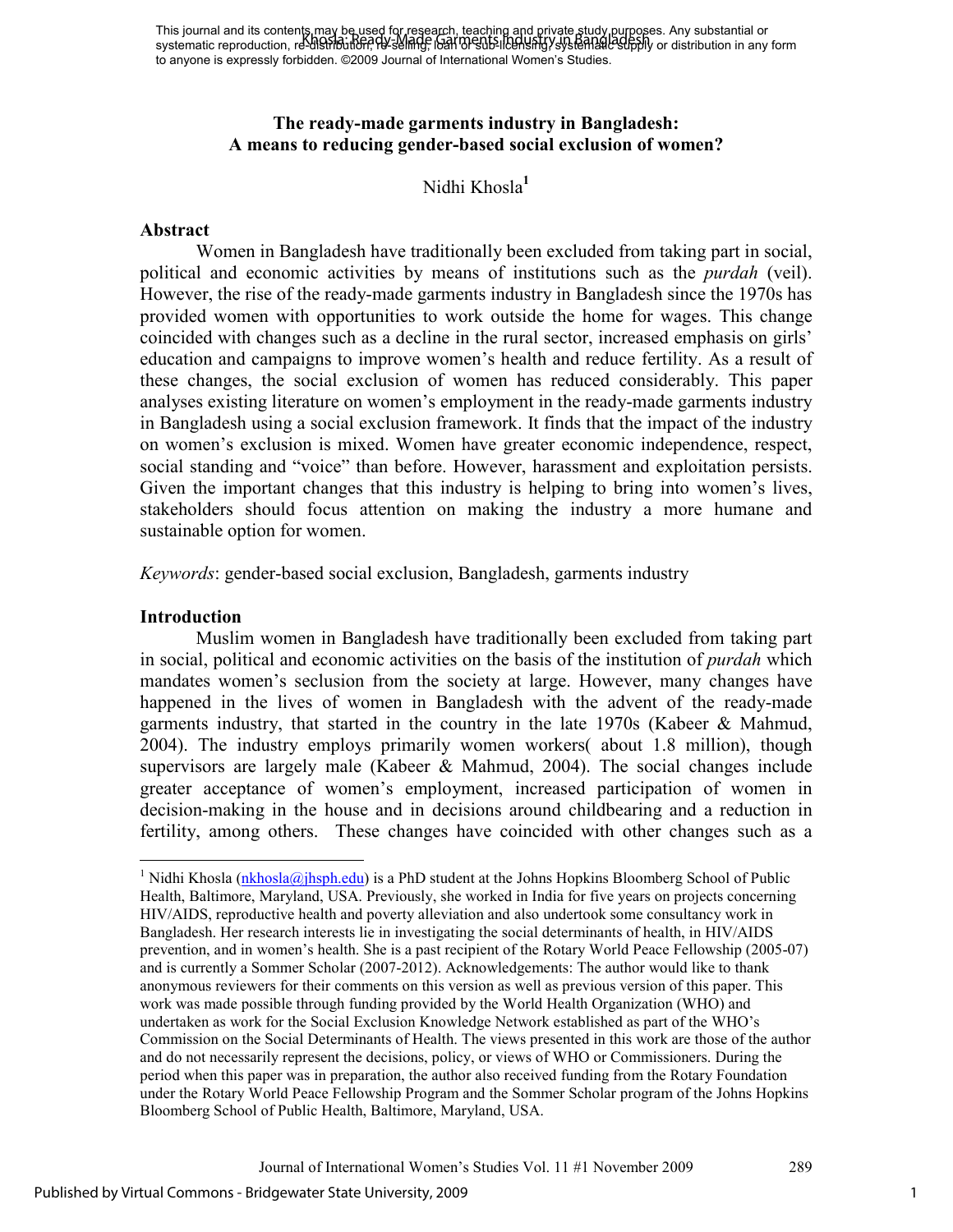decline in the rural sector and high levels of rural poverty (both of which have pushed women to seek employment in urban areas) and an increased emphasis on girls' education and on women's health as a result of advocacy by NGO (non-government organization) and government programmes.

Since the exclusion faced by women in Bangladeshi society is multi-dimensional, the use of a social exclusion framework that investigates the social, political and economic dimension of women's exclusion, is appropriate. The analysis in this paper is based on the existing peer-reviewed as well as "grey" literature in this field.

The paper asserts that the overall impact of the ready-made garments industry on women's lives is mixed. On the positive side, the industry offers women workers advantages not offered by the other limited and rather arduous avenues of employment available to women such as stone crushing, agricultural labour and paid domestic work(Kabeer, 2004). On the negative side, there is gender inequality and sexual exploitation (Siddiqi, 2003) in this industry. It is therefore important to develop a contextualized understanding of Bangladeshi society, economy and the role and position of women in Bangladeshi society in order to fully appreciate the benefits the ready-made garments industry offers to women, despite its exploitative conditions. The analysis also suggests that policies should be directed towards addressing the specific problems women workers face, in order to make the ready-made garments industry a more humane and sustainable option for women, and a vehicle for change.

## **Structure of the paper**

The section below provides a brief overview of the social exclusion framework, followed by a description of women's social exclusion in Bangladesh. This is followed by a brief description of the important features of the ready-made garments industry in Bangladesh and the key literature on this industry. This is followed by an analysis of how the social, political and economic dimensions of women's exclusion have changed as a result of the ready-made garments industry. Next, the role of international, national and local stakeholders in maintaining exclusion of women, either deliberately or inadvertently is analyzed. The paper ends with acknowledging the limitations of this work, a call for action and concluding comments.

## **Social exclusion: A brief review**

Estivill has defined social exclusion as, "… an accumulation of confluent processes with successive ruptures arising from the heart of the economy, politics and society, which gradually distances and places persons, groups, communities and territories in a position of inferiority in relation to centers of power, resources and prevailing values" (Estivill, 2003). Estivill's definition points to two important aspects of this concept. First, social exclusion has multiple dimensions such as political, social and/or economic. Second, social exclusion comprises dynamic processes. Social exclusion is not an either-or situation in which some entities are socially excluded, while others are not (Estivill, 2003). Instead, there is a continuum that ranges from exclusion to inclusion. Individuals can move along the exclusion-inclusion continuum, as a result of social, economic and political changes at the local, regional and global level(Estivill, 2003). Social exclusion is thus actionable.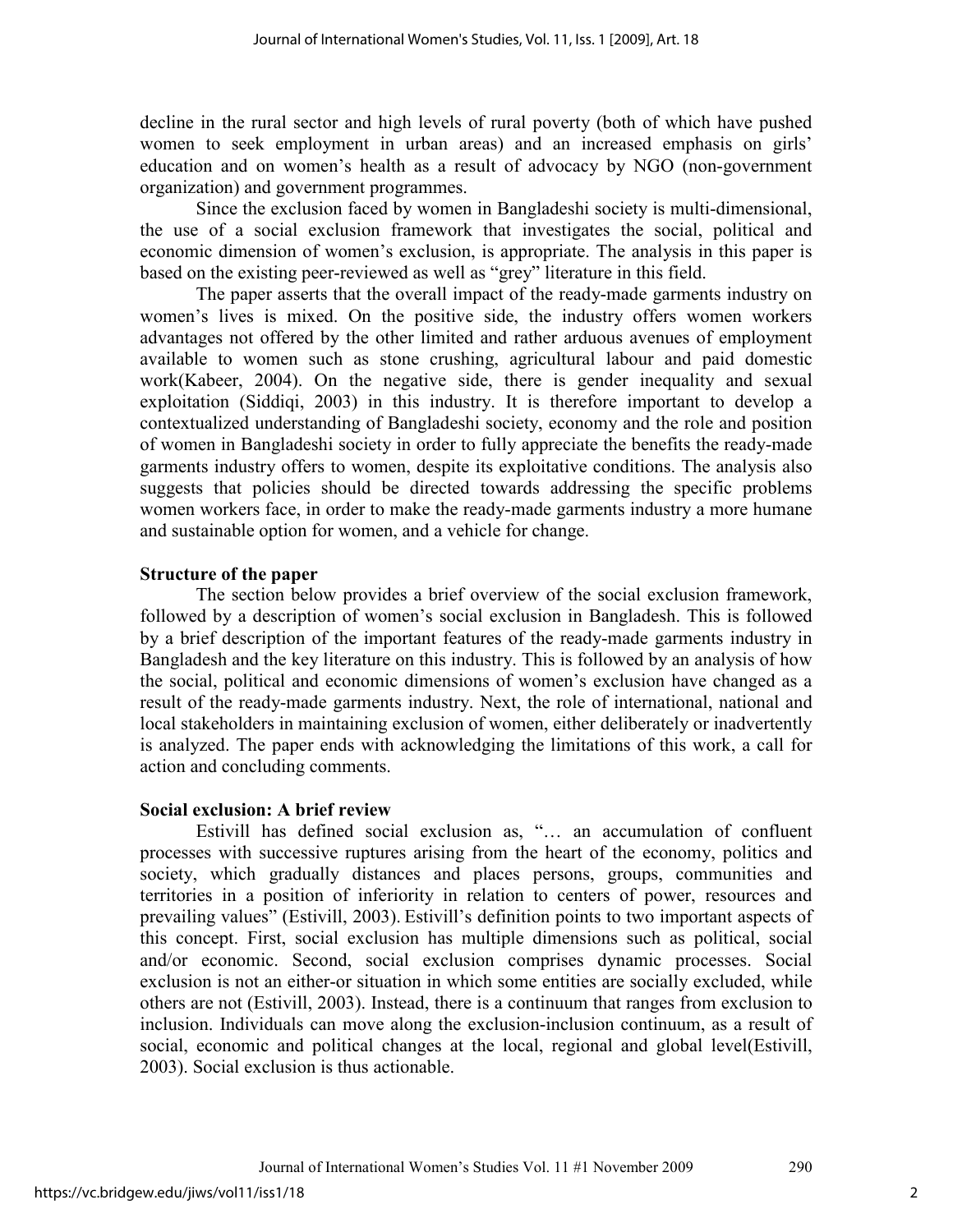Nobel laureate Amartya Sen makes a strong case for analysing social phenomenon using a social exclusion approach (Sen, 2000). He asserts that the concept of social exclusion helps us to appreciate important social, political and cultural deprivations in addition to economic deprivation. Social exclusion prevents people from participating in social, cultural and political life, which may adversely affect their access to opportunities, that in turn affect their income and health, among other things (Sen, 2000). As per Sen , the utility of the social exclusion approach lies in its ability to focus attention on the underlying causes of poverty that may otherwise be ignored; in urging the adoption of a broader definition of poverty (beyond economic deprivation) that will have a wider impact on the poor, and in fostering a richer mix of policy options to address deprivation (Sen, 2000) .

The literature on social exclusion also urges us to investigate the role of various actors at the local, national, regional and global level, that contribute directly or indirectly to maintaining exclusion(Estivill, 2003). Investigating specific policies and measures that different actors can adopt to address exclusion, is important as well (Estivill, 2003). This will be explored in this paper with respect to the ready-made garments industry in Bangladesh.

## **Social exclusion in Bangladesh**

In Bangladesh, social exclusion can be said to be manifested as the discrimination faced by the very poor in health services(Bates, Islam, Al-Kabir, & Schuler, 2003; S. R. Schuler, Bates, & Islam, 2002); as women's exclusion from the formal economy and from social transactions (Amin, Diamond, Naved, & Newby, 1998; N. Kibria, 1995) and as discrimination against marginalized groups such as males who have sex with males, injecting drug users, *hijras*(transsexuals) and sex workers (Shale Ahmed, 2003).

#### **Gender-based exclusion of women in Bangladesh**

*Purdah*, literally meaning veil or curtain, acts to restrict women's mobility by defining their proper space as being within the boundaries of the home (Oommen, 2005) . *Purdah* rules seek to minimize interactions between persons of the opposite sex (Amin, et al., 1998). Accordingly, women are relegated to domestic matters and men are given charge of all matters outside the house (N. Kibria, 1995). *Purdah* is a powerful source of exclusion since it serves to isolate women and defines the socially acceptable behaviour for them to be submissive, ignorant and dependant on men. As a result, girls are not expected to use education in their adult lives and their education is thus relatively neglected as compared to that of boys. Poor families also feel that investing in a girl's education will not bring them any returns since the girl will get married and live in her marital home. Further, girls are married in their teenage years since dowry demands increase with a girl's age and have early pregnancies (S. F. Rashid, 2006). Parents also fear that older unmarried girls may face sexual harassment or crimes such as rape (S. F. Rashid, 2006).

Due to the above-mentioned factors, women's capabilities in the social, economic and political spheres, have previously been compromised in Bangladesh. Females have played mostly filial and marital roles only and moved directly from being girls to becoming women, without passing the intermediate stage of adolescence (Amin, et al., 1998). Despite performing household duties, they were not recognized as productive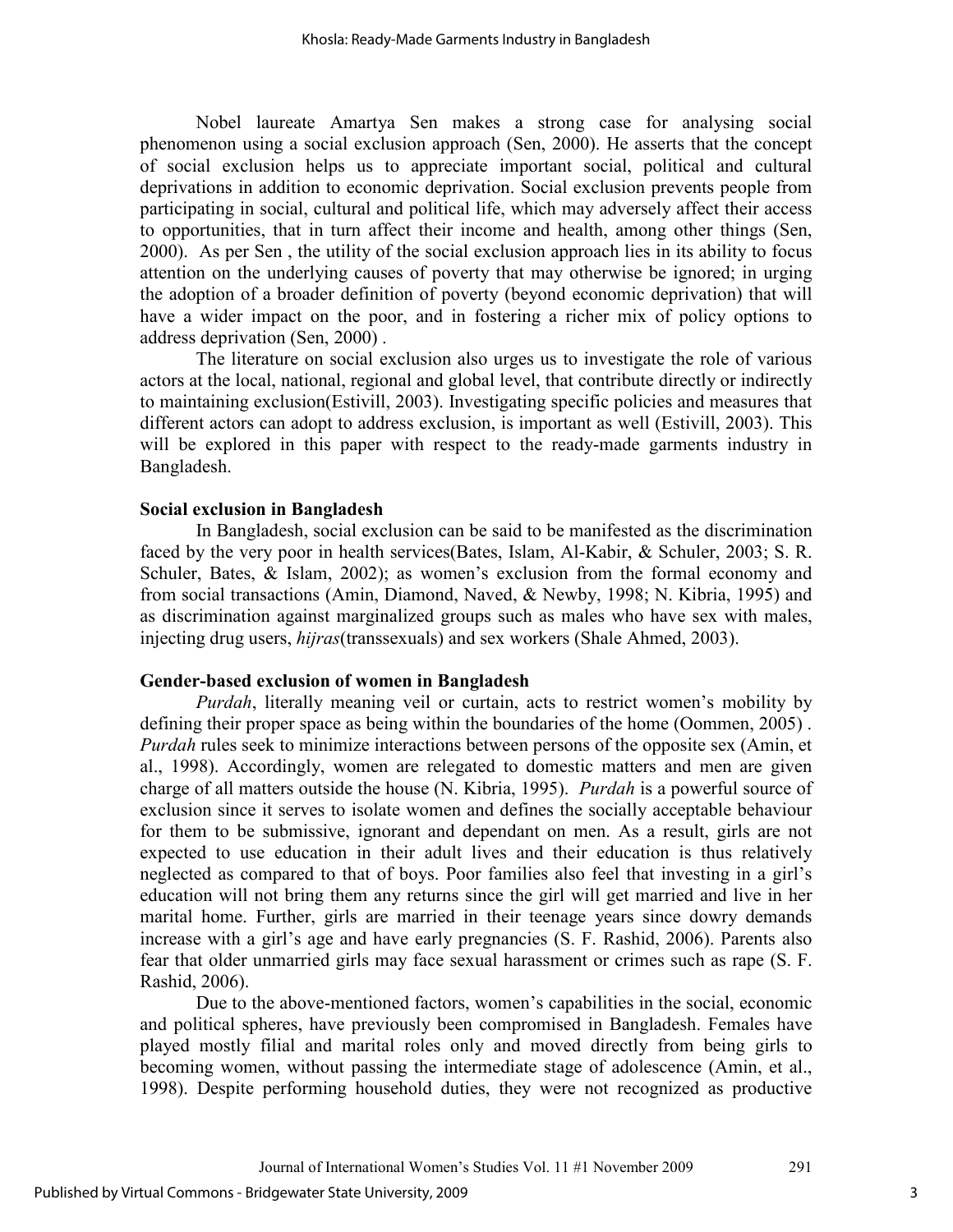economic actors. Employment outside the house was frowned upon. In addition to the isolation caused by *purdah*, women were married off in villages other than their natal village and were thus further isolated (N. Kibria, 1995).

At this point, it should be noted that in the past few years, government and NGOs have helped to bring positive changes such as a greater demand for girls' education, involvement of women in micro-credit activities and a reduction in fertility, among others (Sidney Ruth Schuler, Bates, Islam, & Islam, 2006). It is also possible that women in Bangladesh have much more agency and say in their lives, than has been reported in the literature. So it can be concluded that while the condition of girls and women in Bangladeshi society has not remained static but has improved, wide gender disparities still exist.

#### **The ready-made garments industry in Bangladesh: Key features**

The ready-made garments industry in Bangladesh consists of many small to medium garment factories, both registered and unregistered, that produce garments catering to foreign buying houses (Kabeer & Mahmud, 2004). In 2004, there were 3480 factories that employed 1.8 million workers of which 1.5 million were women (Kabeer, 2004). The export income from this industry alone is one of the top three sources of economic growth in Bangladesh (Gibson, Mahmud, Toufique, & Turton, 2004). Some factories offer formal appointments and benefits, while many others have arbitrary hiring and employment practices (Kabeer & Mahmud, 2004). The rapid growth of the readymade garments industry in Bangladesh has been facilitated by the following factors: cheap labour; lack of employment options for women; simple technology; small amount of capital required; and economic changes and policies that encouraged the growth of this particular industry(Kabeer, 2004; Kabeer & Mahmud, 2004; N. Kibria, 1995; M. A. Rashid, 2006). These factors are inter-related. The relatively cheap cost of labour in Bangladesh is the reason for its comparative advantage internationally since goods can be produced at a lower cost in Bangladesh than in many other countries. This cheap cost of labour is in turn a result of national policies, massive unemployment and the willingness of women to work for low wages (Kabeer & Mahmud, 2004). Women's relative lack of marketable skills and education makes garment work highly attractive to them. Combined with the high supply of labour relative to the jobs and the rising demand for dowries (Amin, et al., 1998; Nazli Kibria, 1998), garment work is highly sought after.

While some literature suggests that most female workers are younger and unmarried, Kabeer (2004) argues that this is an incorrect stereotype. Her works indicate that instead about 40-50% percent of women are married and many are working mothers (Kabeer, 2004). The motivations for joining garments work include both "push" factors such as poverty, marital breakdown and family conflicts as well as "pull' factors such as the desire to improve one's social and economic standing (Nazli Kibria, 1998) and to save for one's dowry (Amin, et al., 1998; Nazli Kibria, 1998). Entry of women into garments work may be opposed by their family. There is often a complex process of negotiation with family members as well as defiance that characterizes this process (Kabeer, 2000, 2004; Nazli Kibria, 1998).

The literature on the ready-made garments industry has described the problems faced by women workers (Absar, 2001; Paul-Majumder & Begum, 2000; Siddiqi, 2003); the impact of employment in this industry on adolescence, health, fertility and marriage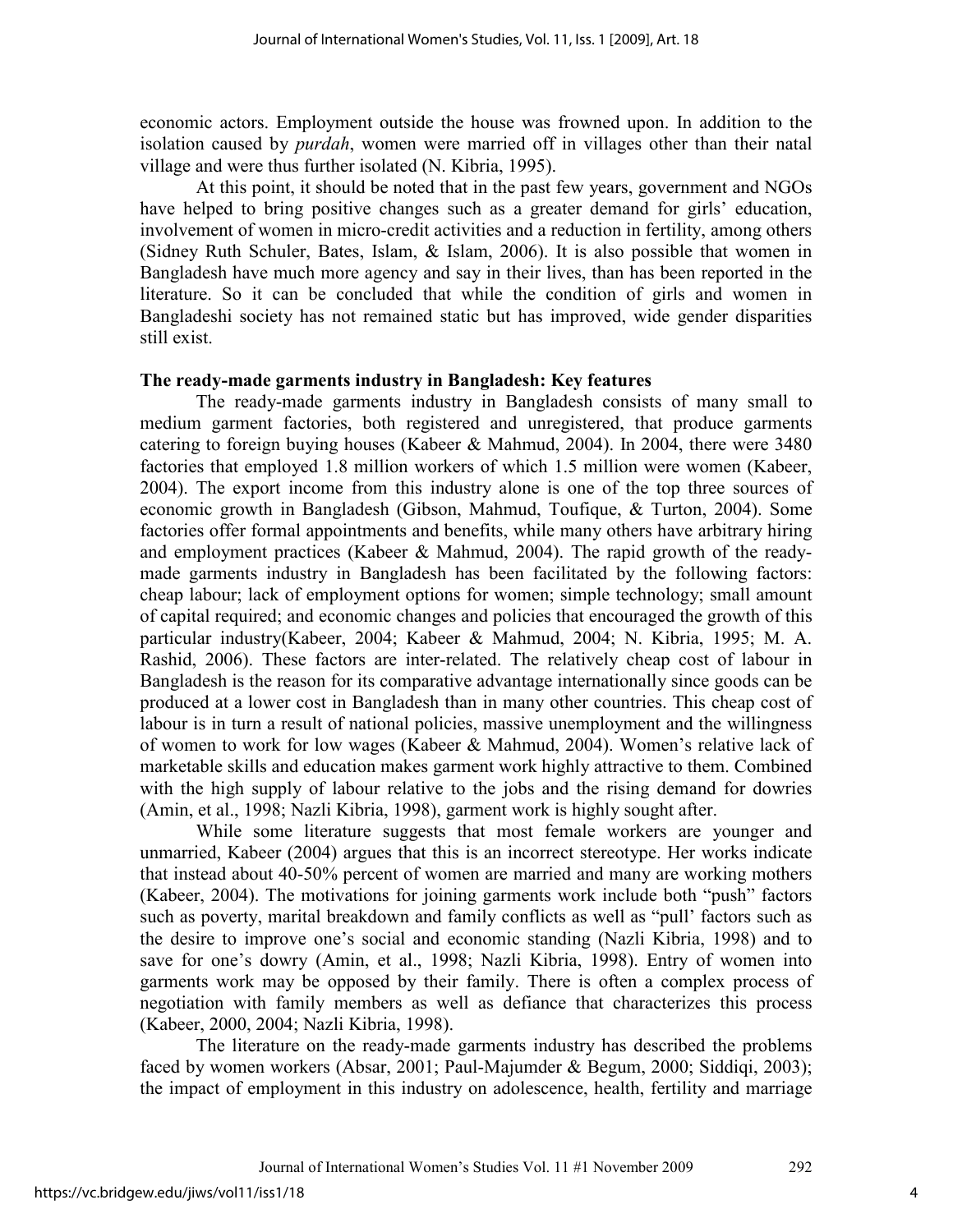of garment workers(Amin, et al., 1998; Naved, Newby, & Amin, 2001; S. F. Rashid, 2006); sexual exploitation of workers (Siddiqi, 2003) and the impact of the industry on women's position in society and in their families (N. Kibria, 1995). The impact of globalization on labour market decisions by women workers has also been studied (F. E. Ahmed, 2004; Kabeer, 2004).

The existing research appears to conclude that employment in this industry although exploitative, offers women an income and may enable them to postpone marriage and childbearing since their income is valued by their families. Positive changes in other aspects of women's lives have been mentioned but do not appear to have been evaluated as strongly.

By expanding the focus of investigation to include the hitherto social exclusion of women, this paper suggests that the impact of the ready-made garment industry on women's lives may be more significant than has been previously thought to be. The paper investigates whether the ready-made garments industry can be an agent of change by helping to reduce the social, political and economic exclusion faced by women in Bangladesh.

#### **Impact of the ready-made garments industry on different dimensions of exclusion**

As has been stated earlier, a social exclusion approach is helpful in identifying the deprivation of social, economic and political capabilities of individuals (Estivill, 2003). This section examines the positive impact of the industry on reducing economic, social and political exclusion of women. This is followed by a discussion of how women's exclusion ironically gets fostered in the same industry.

#### **Economic capabilities**

Economic capabilities of women have been enhanced by the employment generated by the ready-made garments industry. In previous decades women were engaged in paid work to a limited extent in the agricultural sector, at construction sites and as domestic maids (Amin, et al., 1998). These activities were not counted in national statistics (Kabeer & Mahmud, 2004). Now in the ready-made garment industry, women on average have the opportunity to receive higher and possibly more regular wages in the industry than in other alternatives open to them. Mahmud (2002) cited in Kabeer and Mahmud (2004) compared wages in the ready-made garment industry and the rural wage labor market(Kabeer & Mahmud, 2004), which is the other main alternative for women that work in the ready-made garment industry. The analysis showed that in the 1990s real wages in the agricultural sector declined, stagnated in the services sector and rose in manufacturing(Kabeer & Mahmud, 2004). However, during some periods, wages in the ready-made garments industry did not keep up with inflation, making survival hard. Nevertheless, employment in garments factories enhances women's economic capabilities to spend, save and invest their incomes. Some are able to save for their dowry, which is a big motivation for the unmarried women to join this industry (Amin, et al., 1998). Others are able to send their children including daughters to school, and manage to hire private tutors for their children out of their limited earnings (Sultan Ahmed & Bould, 2004). After meeting their basic needs of food, rent, clothing and medicines, most garment workers remit a part of their income to their families in the countryside thus meeting their familial obligations as well (Amin, et al., 1998).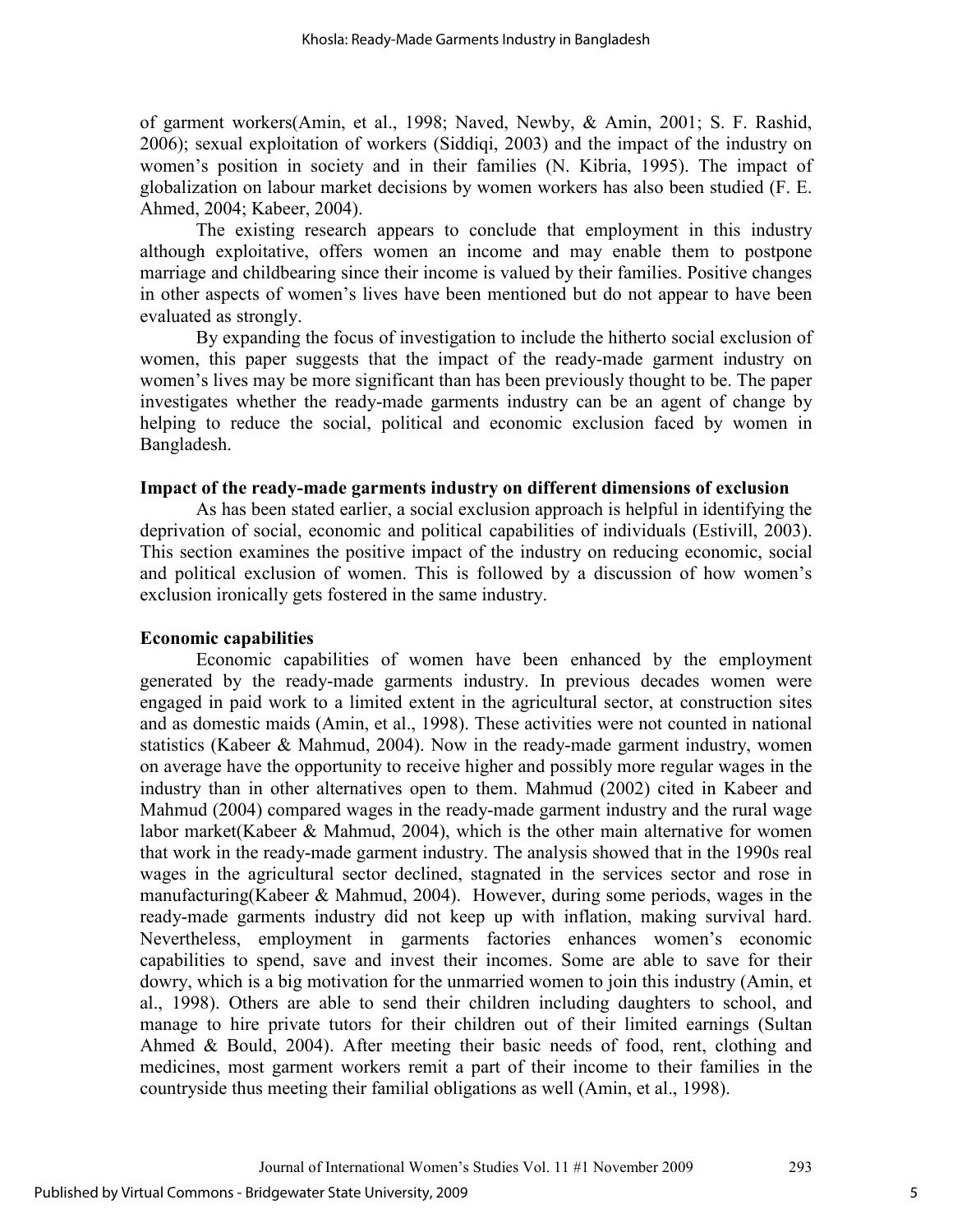#### **Social capabilities**

Women's social capabilities have been enhanced as they are now able to develop an identity for themselves, have social visibility and command respect in their additional role of earning members of society (Amin, et al., 1998; Kabeer, 2004). Many women garment workers now report being bolder, more confident and knowing of the ways of the world as they negotiate their work spaces, salaries etc. in an often harsh environment (Amin, et al., 1998). Other changes such as having job designations; switching to the urban dialect spoken in Dhaka that is considered more sophisticated than the rural dialect; and a change in attire, from the relatively formal *saree* to the relatively informal *salwar kameez* that is suitable for the shopfloor, also connote modernity and help women feel confident about themselves (Amin, et al., 1998).

There is a change in aspirations of women and girls and their families towards education, employment, marriage and child bearing. Earlier girls got married upon attaining puberty, thus transitioning abruptly from childhood to womanhood (Amin, et al., 1998). The lack of expectations about future monetary rewards acted as a disincentive to invest in the health and education of girls. There is evidence that now more families are investing in girls' education with a view to engage them in the garments industry (Amin, et al., 1998; S. F. Rashid, 2006). This is occurring simultaneously with changes in attitudes and practices towards girls' education in Bangladesh as a result of sustained advocacy and ground work by many non-government and government organizations (Chowdhury, R, & K., 2003; Sidney Ruth Schuler, et al., 2006).

The potential to get promoted within the factory, creates an upward aspiration for women which is something new and not available in occupations such as domestic work (S. F. Rashid, 2006). Upon gaining experience in the industry, some women change factories as this may improve their prospects for getting higher wages (S. F. Rashid, 2006). Amin et al (1998) say that this "occupational mobility" is unlike that seen in other industries in Bangladesh. Most entrants in the ready-made garments industry are new entrants into the labour force, a pointer to the social changes taking place(Kabeer, 2004).

Women and adolescent girls now have better access to nutrition than before (F. Ahmed, Hasan, & Kabir, 1997) which will improve their health and that of their children, through intergenerational effects. Women also report being able to negotiate their role within families, delay marriage, delay childbearing and have a greater say in their lives (Amin, et al., 1998; S. F. Rashid, 2006). This is significant at the population level since Bangladesh has the highest fertility rate of 147 per 1000 girls for the age group 15-19 than anywhere in the world (S. F. Rashid, 2006). Further, the spillover effect of women's employment in the ready-made garments industry may be that it contributes to changing the existing community norms of early marriage for all girls and not just for working girls. For instance, the Population Council and International Centre for Research on Women (ICRW)reported that lower proportions of girls were married by the age of 20 years (67 % among workers and 83% among non workers) in an area that sends girls for work as compared to 92 % among areas that do not send girls to work (Population Council & ICRW, 2000).

Earlier, security was linked with dependence on males and hence sons were valued more than daughters (Sultan Ahmed & Bould, 2004). However, with the advent of the ready-made garment industry as well as other social changes in Bangladesh, women garments workers are now providing income support and, in some cases, a home for their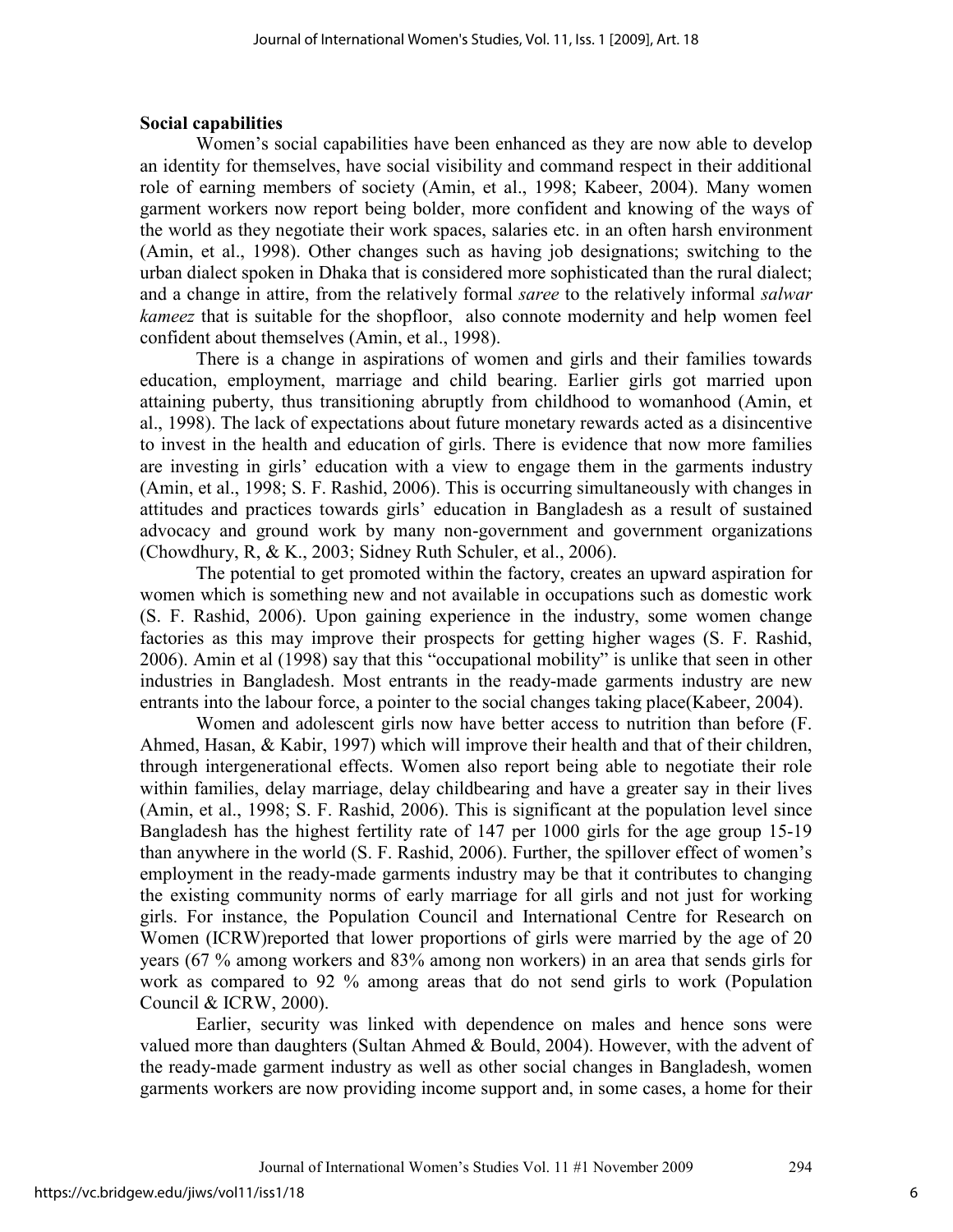parents or widowed mothers. These functions could previously be fulfilled by sons only (Sultan Ahmed & Bould, 2004). This can change the expectation of the support that an adult daughter, married or unmarried is capable of providing and may contribute to equalizing sons and daughters in the eyes of their parents (Sultan Ahmed & Bould, 2004).

The impact of work in the ready-made garments industry on household dynamics is mixed. Blumberg(1984,1991) cited in Kibria(N. Kibria, 1995) has noted that power is derived not from the possession of economic resources per se, but on whether the control of these resources can be exercised. So the question is whether earning an income actually increases a woman's power. Nazli Kibria (1995) conducted 34 in-depth interviews with women workers drawn from five factories. She found class-based differences in whether women retained their earnings or handed them over to the male family members. However, in all cases, the handling of wages served to reaffirm male superiority, by either signifying the women's earnings to be peripheral to that of the man, or signifying that the man was the decision maker for the household. Amin et al speak of how women look upon their income as part of the family income and do not necessarily participate in household decision –making (Amin, et al., 1998). This indicates that women's greater economic freedom may not necessarily change the other aspects of their lives. On balance, however the impact is expected to be positive.

#### **Political capabilities**

Women's political capabilities are also being enhanced as women workers especially those in the export processing zone (EPZ) factories, are more aware of their rights now. Strikes in garment factories now make national and sometimes international news ("Garment workers revolt in Bangladesh," 2006). Pressure from the disruption and strikes of 2006 paved the way for discussions with factory owners and government officials ("Garment workers revolt in Bangladesh," 2006), that eventually yielded a new minimum wage for garment workers and other concessions. However trade unions are still dominated by males and they do not necessarily address concerns specific to women such as child care, sexual harassment and problems in getting safe transportation, especially when working late at night (Kabeer, 2004; Kabeer & Mahmud, 2004; Siddiqi, 2003). Some trade unions have started women's wings but the coverage is still low (Kabeer & Mahmud, 2004). Still this is a beginning and has the potential to cultivate female leadership in the years to come.

#### **Exclusion of women within the ready-made garments industry**

After examining the largely positive changes brought about by this industry, it is pertinent to examine how exclusion gets fostered in ready-made garment factories. This section looks at gender inequality, poor working conditions in factories and sexual harassment.

The massive employment of women in the ready-made garments industry while a boon for poor, unemployed women is ironically also a reflection of the unequal treatment given to women both within and outside this industry. Garment factories prefer women workers because women are docile (Amin, et al., 1998; Kabeer & Mahmud, 2004; N. Kibria, 1995; Nazli Kibria, 1998; Paul-Majumder & Begum, 2000). Women are often placed in jobs that require lower technological skills, as compared to men (Paul-Majumder & Begum, 2000). As a result, as jobs become more technologically intensive,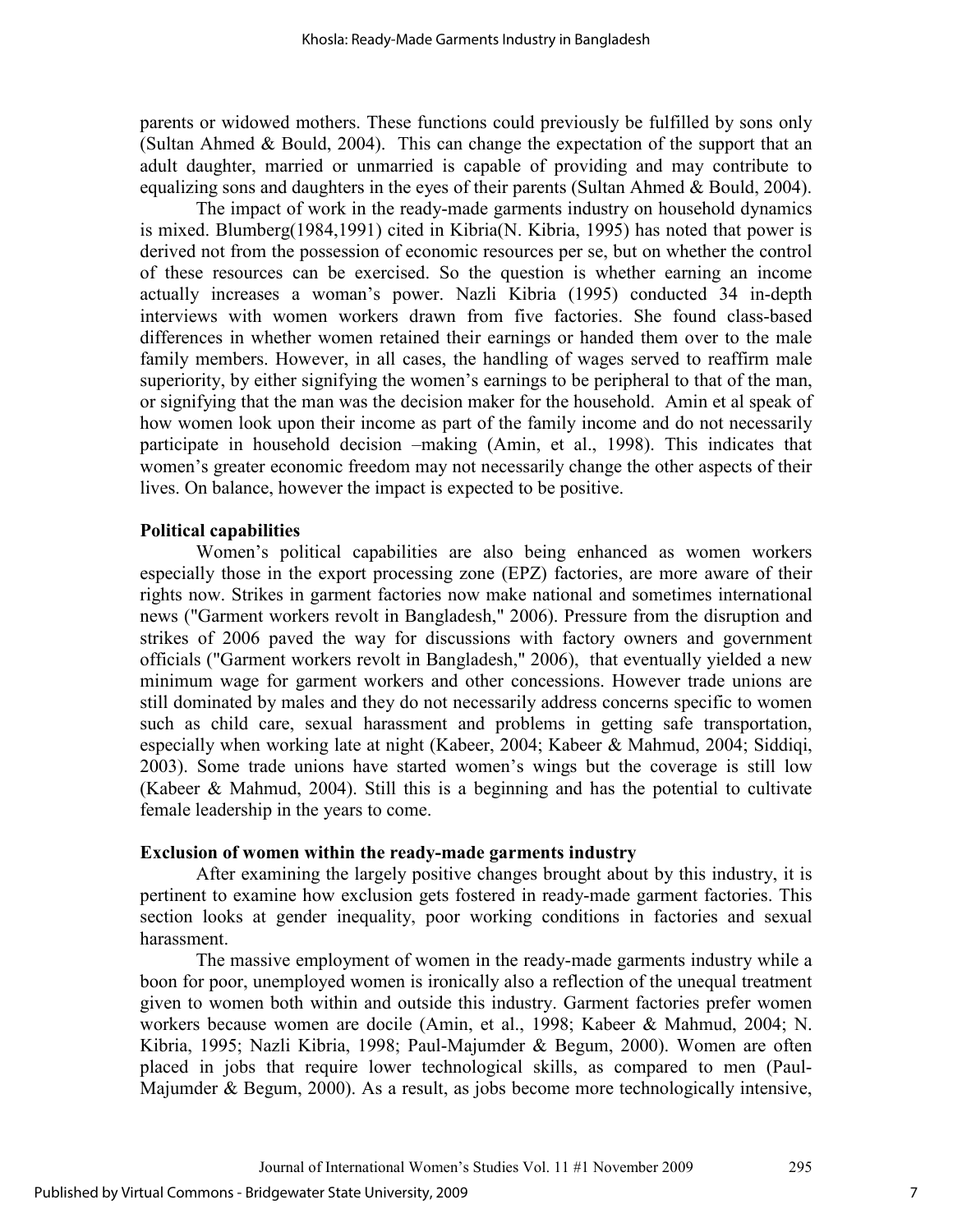men's earnings rise faster than women's who get concentrated in low-skill, low-pay jobs (Paul-Majumder & Begum, 2000). Even after controlling for education and experience, women are paid lower wages for the same job as compared to men. Further, wages are often paid with a backlog and overtime is not recorded properly (Paul-Majumder & Begum, 2000).

Women workers also experience stress due to long hours, few breaks, repetitive work and poor working conditions such as poor lighting and ventilation, unhygienic surroundings and inadequate toilet facilities (Kabeer, 2004; Paul-Majumder & Begum, 2000). Weight loss, fatigue, head and ear complaints and eye problems among women garment workers have been reported (Amin, et al., 1998). Many factory structures are unsafe. Building collapses and fires that injured and killed many persons have been reported (M. A. Rashid, 2006).

Sexual harassment of women workers is rampant, both at the workplace and during commuting. Women's employment and visibility in public may be perceived as a threat to male dominance in society, and various forms of harassment of working women may be an expression of retaliation by males (Siddiqi, 2003). As a result of sexual harassment, many women report shame, embarrassment, inability to concentrate on work, a decline in productivity, fear, anxiety and depression (S. Ahmed, Koenig, & Stephenson, 2006; Siddiqi, 2003). Many leave the job if they are able to afford to do so financially (Siddiqi, 2003). The true incidence of sexual harassment is not known since women are reluctant to reveal personal experiences of harassment (Siddiqi, 2003). At the same time it must be noted that, there is a competing perception as well that garments work entails lower sexual harassment than other forms of employment such as stone crushing, agricultural labour and paid domestic work (Kabeer, 2004; N. Kibria, 1995).

Women's vulnerability to sexual harassment gets increased due to the informal recruitment practices, lack of documented proof of employment, the fear of losing one's job, fear of retaliatory violence in response to filing a complaint and the absence of woman-friendly legal provisions (Siddiqi, 2003). Due to lack of evidence, it is difficult for bodies such as trade unions to pursue such cases successfully (Siddiqi, 2003). Now giving an identity card to all workers has been mandatory under the Bangladesh Labour Law 2006 (GTZ, 2007). This may contribute to strengthening workers' position. Another positive change is that with the passage of the Bangladesh Labour Law 2006, unions are allowed in all factories (GTZ, 2007). The law also has guidelines for setting up "Participation Committees" that have membership from the workers and the Management, and work towards improving workers' welfare and productivity(GTZ, 2007). However, it is not known how well the law is being followed.

## **Role of different stakeholders in maintaining social exclusion**

Various stakeholders at the international, national and community level (Estivill, 2003) contribute to social exclusion, knowingly or unknowingly. A look at these roles and consequences is helpful in order to examine where interventions may be targeted to counter the exploitation of women in this industry.

Internationally, first, as business houses shift their production to places with the lowest cost of production, they inadvertently worsen women's exclusion. This is because in response to such implicit or explicit threats to shift production, factory owners respond by trying to produce at even lower costs, therein cutting back on amenities for workers,

8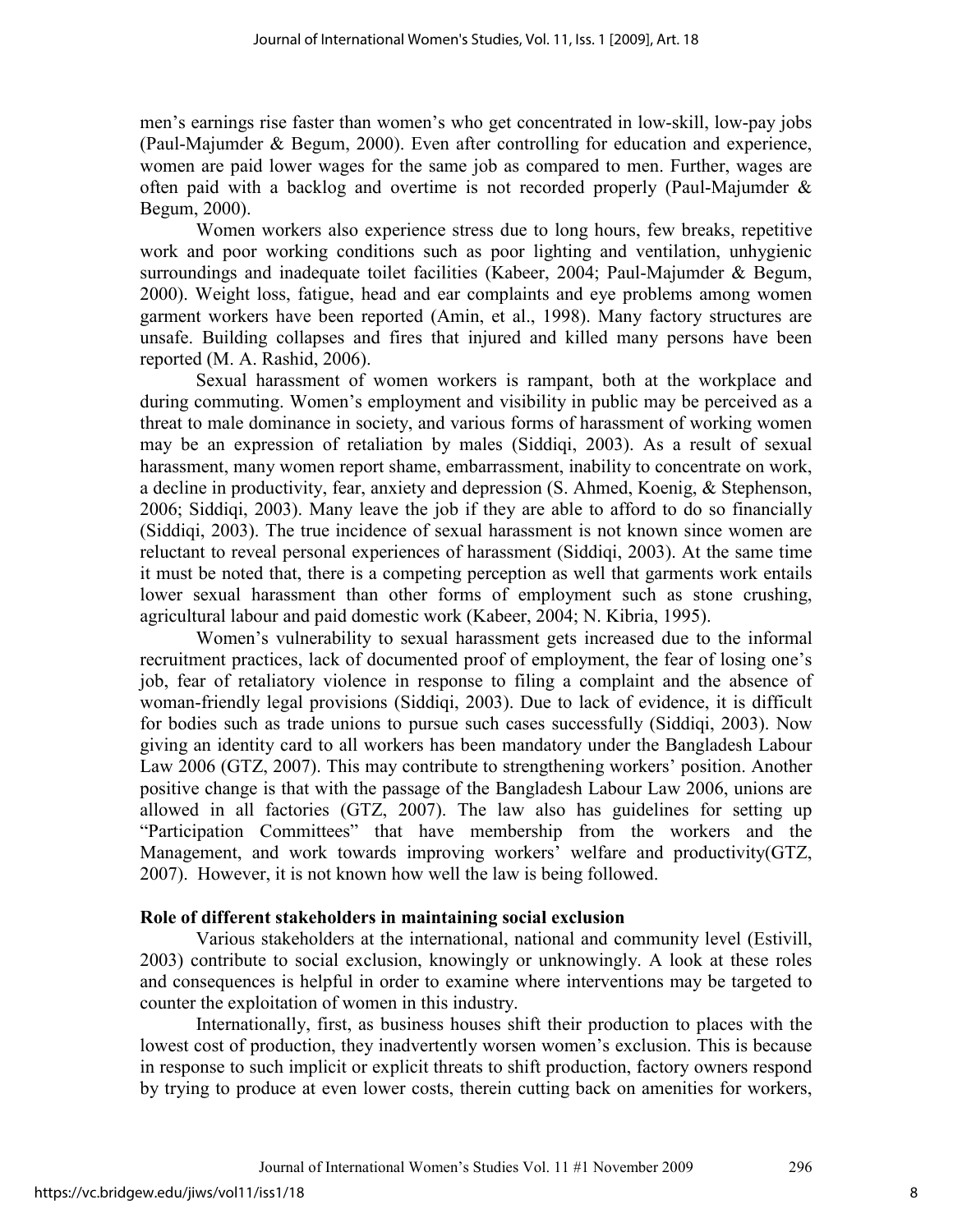reducing their wages and increasing demands for overtime. Demands for overtime adversely affect primarily women since they have household responsibilities and face threats to personal safety when travelling at night (Kabeer, 2004; Siddiqi, 2003). Second, international NGOs fighting for a "social clause" have demanded that certain core minimum labour standards should be imposed through international trade agreements with possible sanctions by the World Trade Organization (WTO) against countries that fail to comply (Kabeer, 2004). The likely consequence of this is that factories will have to spend more money in order to comply with these regulations. In turn, the reduced profitability may force factories to further cut back on amenities or to shut down (Kabeer, 2004). Women may have to then take recourse to other work options which are actually more hazardous such as sex work and pay even lesser than garment factories. Such unintentional negative consequences of well-intentioned policy moves have occurred in the past. For instance, the Harkin Bill of 1993 sought to deter the import of goods produced by child labour into the United States. As a result, factory owners in Bangladesh fired more than 50,000 child workers who subsequently had to find other employment while about 20,000 children remained in the industry (Population Council & ICRW, 2000). The International Labour Organization(ILO) and the United Nations Children's Fund(UNICEF) found that many children that were displaced as a result of the introduction of the Harkin bill shifted to even more hazardous occupations(Population Council & ICRW, 2000; Kabeer, 2000), such as street hustling and stone crushing (Alam). Further, it was easier for boys to get jobs than for girls(Alam). Thus, this wellintentioned bill ended up producing a lot of harm, because it was not informed by the ground realities in Bangladesh (Kabeer, 2000). Further, closure of factories may remove the financial incentive for those parents that educate their girls in order to subsequently engage them in garments work (Paul-Majumder & Begum, 2000). This may adversely affect the current trends of delay in marriage and childbearing.

Nationally, the Bangladesh government has offered negligible social protection mechanisms to women workers in the industry. Laws such as the law that prohibits women's work after 8 pm are not enforced (Absar, 2001). The *Nari O Shishu Nirjaton Domon Ain* (2000) law has made sexual harassment a criminal offence (Siddiqi, 2003). Yet this law uses language that is obsolete and vulnerable to misinterpretation, and does not have special provisions for the workplace (Siddiqi, 2003). The new Bangladesh Labour Law 2006 also does not have any mention of sexual harassment per se, though it prohibits discrimination on the basis of "sex, color and creed" (GTZ, 2007). In the meantime, incidents of violence against women that are employed as garment workers have increased (Siddiqi, 2003). In 1998, while female garment workers accounted for only 2-3% of the total population of women in Dhaka Metropolitan area, they accounted for a disproportionately high 11 % of rape cases (Paul-Majumder & Begum, 2000).

Other stakeholders at the national level such as various trade unions and political parties also inadvertently contribute to exclusion by not representing the specific interests of women workers such as lack of childcare, safety during commuting, problems with night shifts, lack of toilets etc. (Kabeer, 2004; Kabeer & Mahmud, 2004). Such nonrepresentation of women's problems appears to be the situation of trade unions in most industries in Bangladesh (Kabeer, 2004). Trade unions' involvement with political parties also makes employers reluctant to deal with them (Kabeer, 2004). Entities such as political parties have also not addressed women's problems in the industry.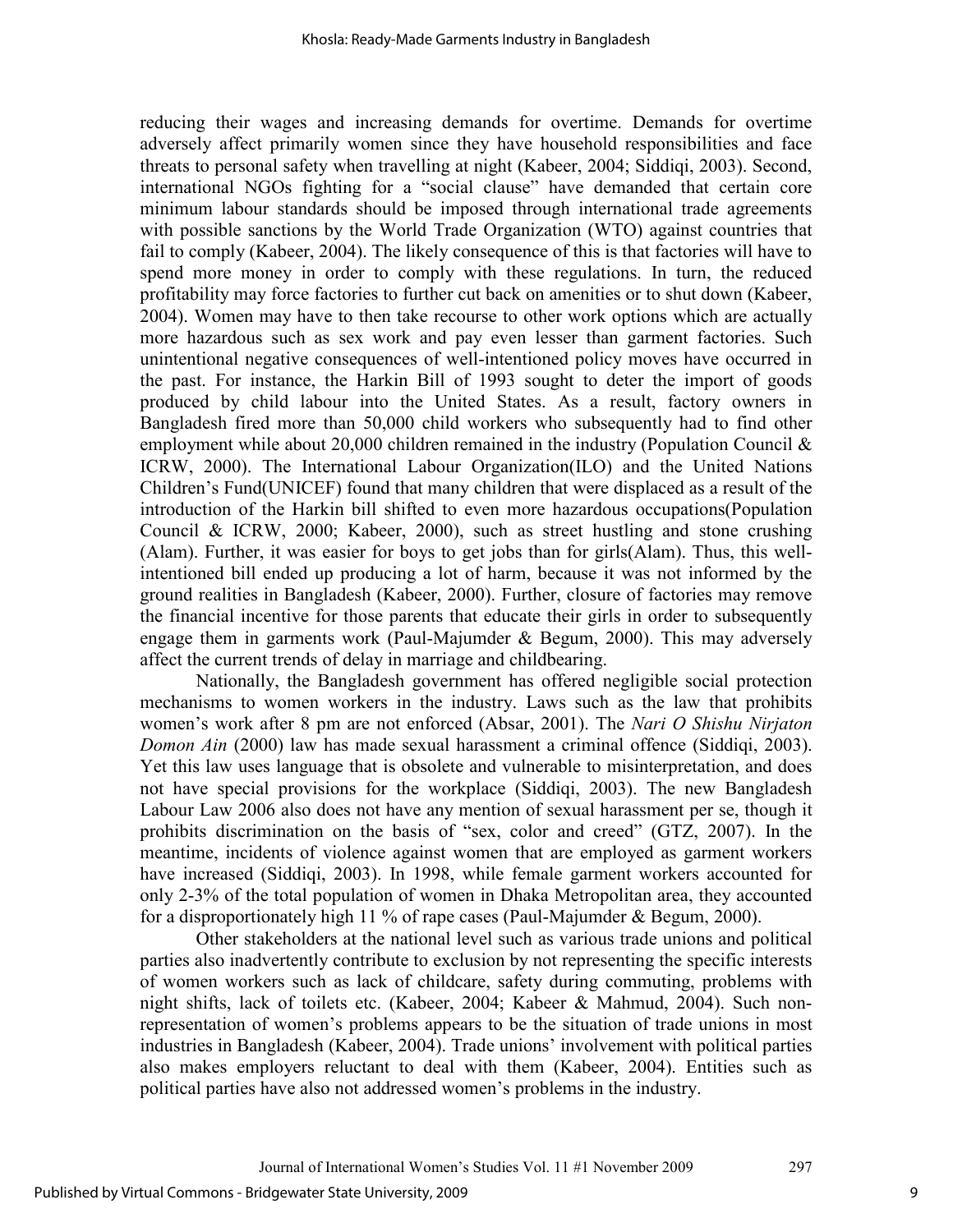At the community level, negative attitudes and actions towards women's employment in the ready-made garments industry act as a hindrance to women's integration into the formal economy since most women need to rely financially and emotionally on family and social networks for starting this work (Amin, et al., 1998; Nazli Kibria, 1998). Negative attitudes have been expressed towards garment workers who worked late due to the demands of their jobs, as having a sexually dubious character and being disobedient to their elders (Amin, et al., 1998; Kabeer, 2000). Religious leaders are known to have delivered sermons against the trend of women working in ready-made garments factories, as such work was seen as a threat both to public morality and to the social order (Kabeer, 2000). Not withstanding the fact that while the economic contributions made by women are individually valued, at the same time collectively, many experience social stigma (Amin, et al., 1998). Research suggests that community norms do change when small but noticeable numbers of women start work that is different from the existing practice (Gibson, et al., 2004). While community attitudes towards garments workers have begun to change, yet there is scope for much more improvement (Amin, et al., 1998).

#### **Policy options to counter exclusion**

Given that social exclusion is a process, economic, political and social changes can help individuals and groups move along the exclusion-inclusion continuum, from being excluded to being relatively included (Estivill, 2003). These changes can be purposively initiated and/or facilitated by the stakeholders interested in improving the situation of women garment workers in Bangladesh. Such stakeholders include the women workers themselves, the factory owners, foreign buyers, the Bangladesh government, governments of major foreign trading partners, aid agencies, local NGOs and human rights bodies that are interested in facilitating sustainable development and women's empowerment in Bangladesh .

Previous policy measures to counter exclusion include initiatives for the education of garments workers, housing for garments workers, day-care facilities for their children, legal literacy for women and documentation of the work of different agencies working with garments workers in order to prevent overlap and disseminate information. These efforts have been undertaken by associations of garments factory owners, NGOs and aid agencies.

#### **Future policy options**

There is an urgent need for action to improve the condition of women workers in the ready-made garments industry of Bangladesh. Future policy initiatives should be directed not only at the root causes of women's exclusion but also towards addressing the specific problems that women workers face, in order to make the ready-made garments industry a more humane and sustainable option for women. Based on the problems being currently faced by women garments workers, further emphasis and action should be on the following: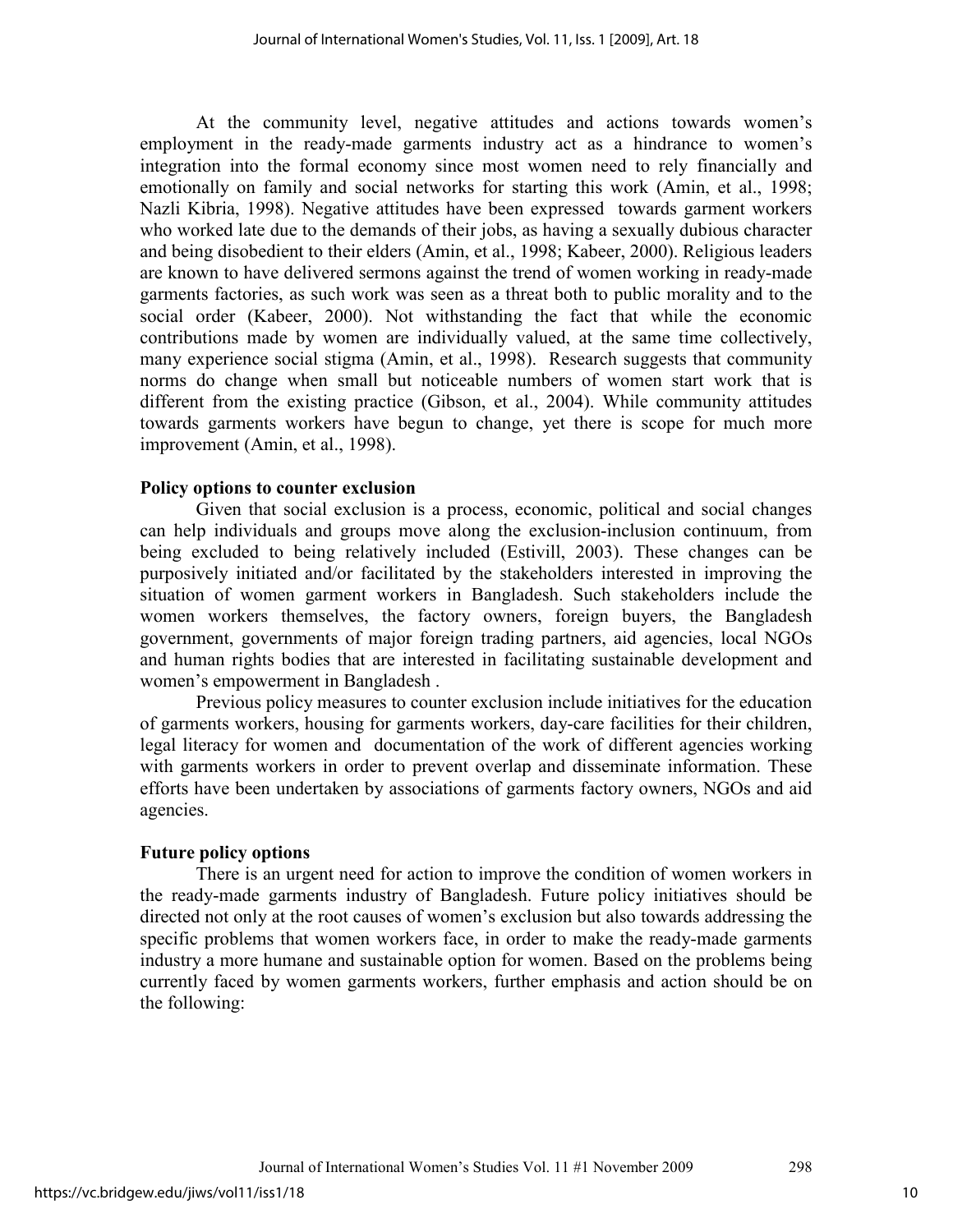## **Organise women**

First, women need to be organized and made aware of their rights (Kabeer, 2004). One study found that only about 23% of women in factories located in the relatively elite export processing zone were aware of Bangladesh's labour laws (Kabeer & Mahmud, 2004). By coming together, women can generate social capital and by cooperating instead of competing, they can gain even without being formally registered as a group (Baruah, 2004). Women's groups and NGOs are more aware of community realities and are respected more in the community than alternative forms of organizations such as trade unions (Kabeer, 2004). NGOs and women's organizations can initiate a beginning by offering safe spaces where women can share their experiences and discuss options to prevent harassment. They can help build women's confidence and resistance to harassment of various kinds. This might lead to a natural growth of women workers' advocacy bodies with time. Local and foreign aid agencies as well as factory owners can support such initiatives.

## **Counter sexual harassment**

Second, the sexual harassment laws need to be made more specific by correcting the dated language that is couched in terms of a "woman's modesty" (Siddiqi, 2003). The law should protect against all forms of gender-based harassment and not just sexual harassment and at all places, and not just the workplace (Siddiqi, 2003). Support for a broader definition of harassment can be drawn from the Convention on the Elimination of All Forms of Discrimination against Women (CEDAW) to which Bangladesh is a signatory (Siddiqi, 2003).

## **Create awareness of ground realities**

Third, stakeholders advocating for a social clause need to be made aware that despite harsh working conditions, the ready-made garments industry represents genuine and better avenues to women (Kabeer, 2004). Thus the effort should be to understand the ground realities. Foreign trading partners need to help Bangladesh to enforce better labour standards such as better working conditions, transport for workers and childcare.

#### **State action**

Fourth, the State should focus on industrial diversification so as to protect workers in the event that factories close down as a result of the volatility in the demand for ready-made garment goods, or for other reasons (Kabeer & Mahmud, 2004). The State and NGOs should provide skills training for women so that women are able to receive higher paid jobs within and outside the industry (Kabeer, 2004). The State needs to ensure compliance with laws. This would require hiring more labour inspectors, instituting random inspections, curbing corruption and enforcing penalties for noncompliance with the law (Paul-Majumder & Begum, 2000)

## **Address negative attitudes towards women's work**

Fifth, negative attitudes associated with women's work need to be changed further. These could be addressed by opinion makers such as the media and religious and social leaders.

11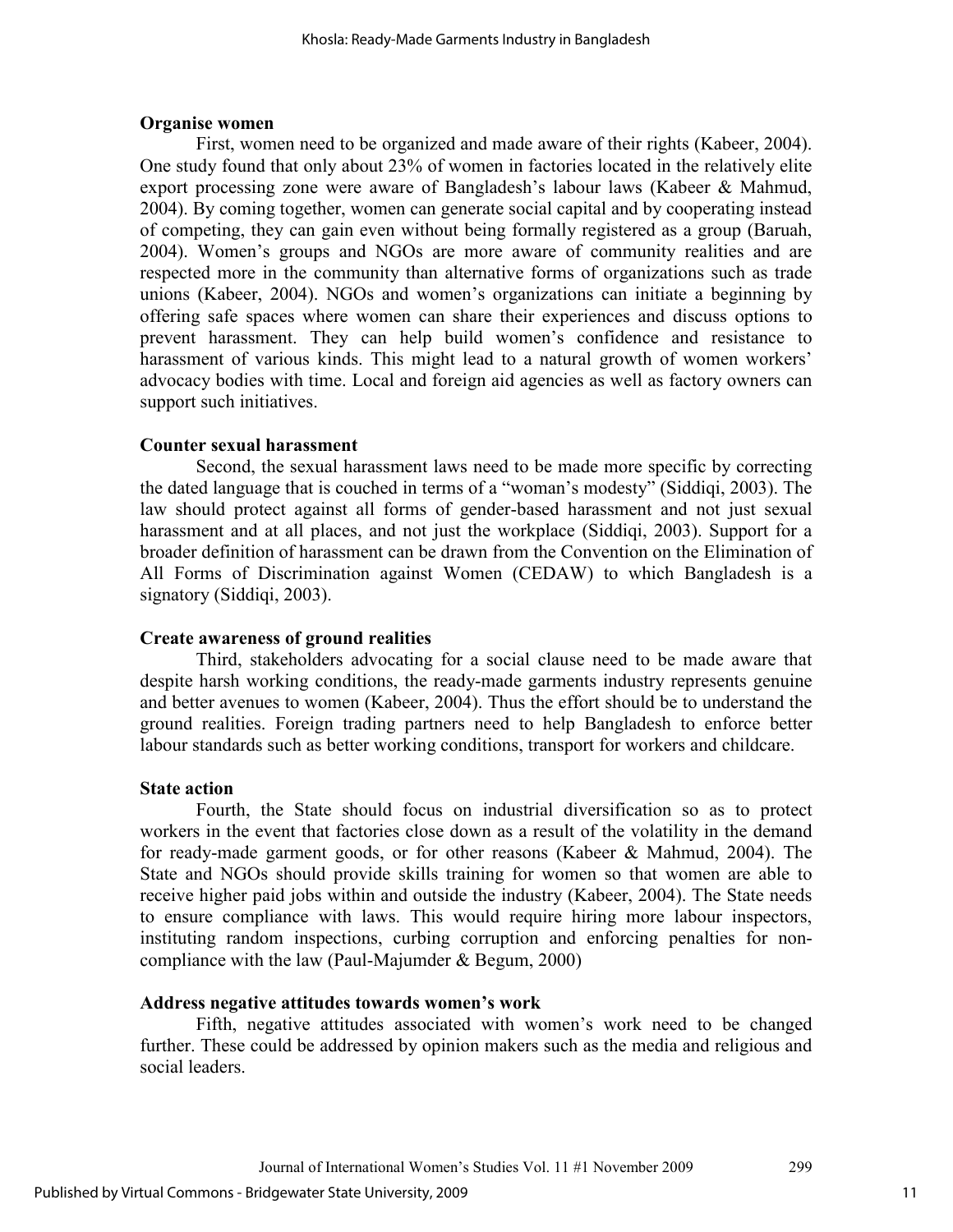## **Improve girls' education**

Sixth, the age old recommendation of improving girl's education continues to be relevant. The benefits of girls' education for their overall wellbeing are too well known to need an elaboration here. Specifically in the ready-made garments industry, educated women workers are more aware of their rights and able to earn better salaries than their un-educated counterparts (Kabeer & Mahmud, 2004). Special schools by NGOs that can serve the educational needs of adolescent and adult female workers should be supported by the State and other stakeholders such as buyers. Buyers can attach conditionalities such as a stipulation that factory owners must devote a part of their profits to women's and girls' education, after consulting with local NGOs that may be better aware of the pros and cons of such a strategy and be able to advise on implementation issues.

## **Limitations**

This study has the following limitations. First, the analysis is based on secondary sources, and does not present fresh statistical data. Second, some of the data sources are dated since latest data is not available. Third, most studies cited are cross-sectional studies which precludes establishing causality. Fourth, none of these studies conducted a thorough direct comparison of living conditions and attitudes among non-working women and those employed in the garments industry. The claim of changes brought about by the garments industry is thus based largely on the reports of garment industry workers alone. Hence further documentation of changes in the society due to the readymade garments industry is recommended. However, the thrust of the paper is not statistical, and hence, these limitations should not prove to be major.

## **Conclusions: Women's exclusion and the ready-made garment industry**

This paper set out to analyse the impact of the ready-made garment industry on women in Bangladesh using a social exclusion framework. The paper sought to identify the various sources of exclusion and the impact of the industry on these. Estivill's assertion (Estivill, 2003) that social exclusion is a dynamic continuum, wherein relatively socially excluded people can be moved towards inclusion, as a consequence of changes in the environment, seems to be supported by the evidence from Bangladesh. Changes brought about this industry have reduced the political, social and economic exclusion, faced by women in Bangladeshi society. This is reflected in the relaxation of norms regarding *purdah*, a boost for girls' education, a delay in marriage and child bearing, reduction in family size and the changing role of women in society, varying degrees of which can be attributed to this industry. While these changes are most evident for women that actually work in this industry, the change in social norms benefits women outside the industry as well.

Women have capitalized on the advantages offered by employment in this industry and found creative ways to negotiate and manage the expectations of their families with their own desires for income and autonomy. A key factor in the assessment of the contribution of the ready-made garments industry to the lives of women garments workers in Bangladesh is that made by the women themselves. As Amin (1998) says, "Women themselves value the modern nature of their work, consider garment work to be a lesser hardship than most forms of agricultural labour, and value the autonomy and independence that come with earning an income" (Amin, et al., 1998). The ready-made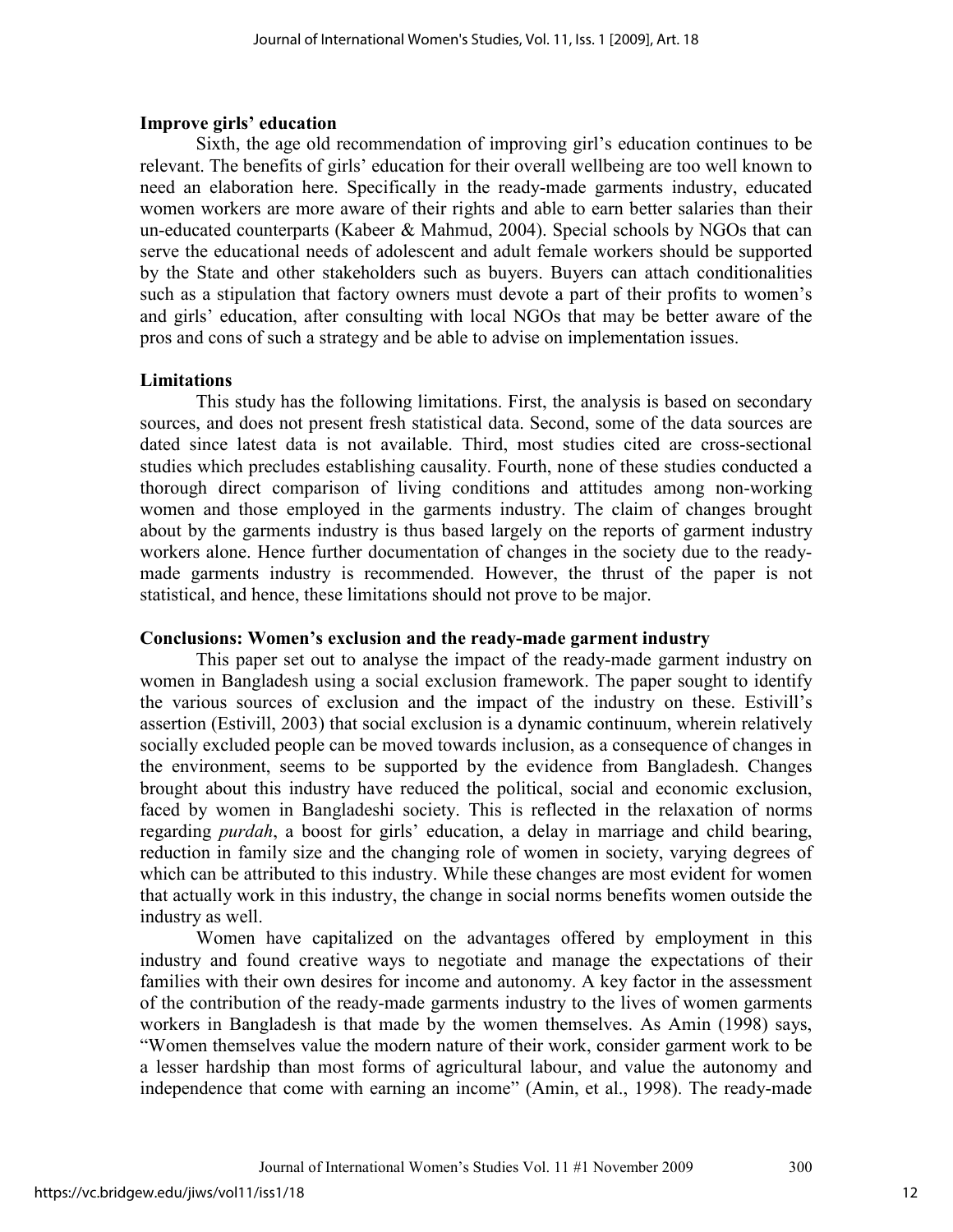garments industry is almost like a natural experiment that illustrates that change in the economic environment such as the growth of the ready-made garments industry and women's employment therein, can spur further changes in other aspects of women lives. The policy implication is to create more avenues for women's employment so that such change can be more widespread.

Yet sexual harassment and unequal treatment of women persists in this industry. These contradictions in the impact of this industry exist since deep seated inequalities in society are unlikely to go away as a residual effect of economic changes alone. As Estivill contends, different stakeholders at the international, national and community level have an active role to play in reducing exclusion (Estivill, 2003). This analysis identifies policy areas where stakeholders should act to safeguard women's rights and thereby contribute to reducing exclusion. Further research is needed to enhance the understanding of these changes and how they might be initiated and sustained.

## **References**

- Absar, S. S. (2001). Problems surrounding wages: the ready made garments sector in Bangladesh. *Labour and Management in Development, 2*(7), 1-17.
- Ahmed, F., Hasan, N., & Kabir, Y. (1997). Vitamin A deficiency among adolescent female garment factory workers in Bangladesh. *European journal of clinical nutrition, 51*(10), 698-702.
- Ahmed, F. E. (2004). The Rise of the Bangladesh Garment Industry. *NWSA Journal, 16.2*, 34-45.
- Ahmed, S. (2003). Social justice and the human rights of MSM in Bangladesh. In D. M. Siddiqi (Ed.), *Human rights in Bangladesh 2003* (pp. 235-245). Dhaka, Bangladesh: Ain o Salish Kendra (ASK).
- Ahmed, S., Koenig, M. A., & Stephenson, R. (2006). Effects of domestic violence on perinatal and early-childhood mortality: evidence from north India. *American Journal of Public Health, 96*(8), 1423-1428.
- Alam, S. Harkin bill and child workers in Bangladesh garments Retrieved November 19 2009, from http://www.banglarights.net/HTML/garmentsworkers.htm
- Amin, S., Diamond, I., Naved, R. T., & Newby, M. (1998). Transition to adulthood of female garment-factory workers in Bangladesh. *Studies in family planning, 29*(2), 185-200.
- Baruah, B. (2004). Earning Their Keep and Keeping What They Earn: A Critique of Organizing Strategies for South Asian Women in the Informal Sector. *Gender Work and Organization, 11*(6), 605-626.
- Bates, L. M., Islam, M. K., Al-Kabir, A., & Schuler, S. R. (2003). From home to clinic and family planning to family health: client and community responses to health sector reforms in Bangladesh. *International family planning perspectives, 29*(2), 88-94.
- Chowdhury, A. M. R., R, N. S., & K., C. R. (2003). Equity Gains in Bangladesh Primary Education. *International Review of Education, 49*(6), 19.
- Population Council & ICRW (2000). *Adolescent Girls' Livelihoods. Essential questions, essential tools: A report on a workshop*.
- Estivill, J. (2003). Concepts and Strategies for Combating Social Exclusion. An Overview (pp. 131). Portugal: International Labour Organization/STEP.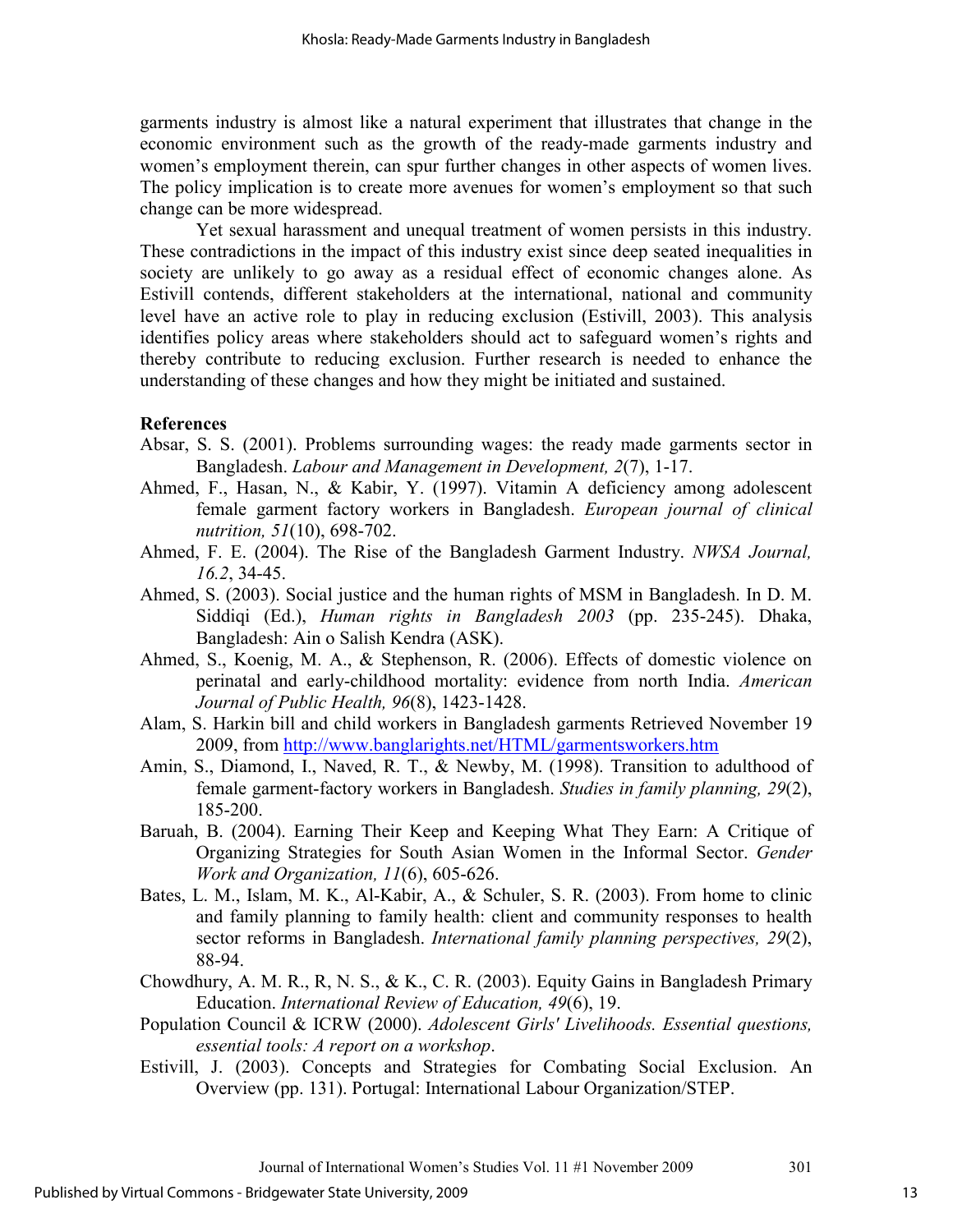- Garment workers revolt in Bangladesh (2006). Retrieved November 24, 2008, from http://libcom.org/news/article.php/bangladesh-garment-revolt-140706
- Gibson, S., Mahmud, S., Toufique, K. A., & Turton, C. (2004). *Breaking New Ground: Livelihood Choices, Opportunities and Tradeoffs for Women and Girls in Rural Bangladesh*.
- GTZ (2007). Salient features of the Bangladesh labour law 2006 related to the RMG sector
- 53. Retrieved from www.gtzprogress.org/2008/index2.php?option=com\_docman&task=doc\_view&gid=5&Ite  $mid=32$
- Kabeer, N. (2000). *The Power to Choose: Bangladeshi Women and Labour Market Decisions in London and Dhaka*: Verso Books.
- Kabeer, N. (2004). Globalization, labor standards, and women's rights: dilemmas of collective (in) action in an interdependent world. *Feminist Economics, 10*(1), 3- 35.
- Kabeer, N., & Mahmud, S. (2004). Rags, Riches and Women Workers: Export-oriented Garment Manufacturing in Bangladesh. In M. Carr (Ed.), *Chains of Fortune: Linking Women Producers and Workers with Global Markets* (pp. 133-164): Commonwealth Secretariat.
- Kibria, N. (1995). Culture, Social Class, and Income Control in the Lives of Women Garment Workers in Bangladesh. *Gender and Society, 9*(3), 289-309.
- Kibria, N. (1998) Becoming a garments worker: the mobilization of women into the garments factories of Bangladesh *Vol. 9. Occasional Paper* (pp. 1-23). Geneva: United Nations Research Institute for Social Development, United Nations Development Programme.
- Naved, R. T., Newby, M., & Amin, S. (2001). The effects of migration and work on marriage of female garment workers in Bangladesh. *International Journal of Population Geography, 7*(2), 91-104.
- Oommen, M. (2005). Crossing boundaries and stepping out of *purdah* in India. In S. Aikman & E. Unterhalter (Eds.), *Beyond Access: Transforming Policy and Practice for Gender Equality in Education* (pp. 263): Oxfam GB.
- Paul-Majumder, P., & Begum, A. (2000). *'The Gender Imbalances in the Export Garment Industry in Bangladesh: Policy Research Report on Gender and Development'*. Washington, DC: World Bank.
- Rashid, M. A. (2006, 2006). *Rise of readymade garments industry in Bangladesh: entrepreneurial ingenuity or public policy.* Paper presented at the Workshop on Governance and Development, Dhaka.
- Rashid, S. F. (2006). Emerging changes in reproductive behaviour among married adolescent girls in an urban slum in Dhaka, Bangladesh. *Reproductive health matters, 14*(27), 151-159.
- Schuler, S. R., Bates, L. M., Islam, F., & Islam, M. K. (2006). The timing of marriage and childbearing among rural families in Bangladesh: Choosing between competing risks. *Social Science & Medicine, 62*(11), 2826-2837.
- Schuler, S. R., Bates, L. M., & Islam, M. K. (2002). Paying for reproductive health services in Bangladesh: intersections between cost, quality and culture. *Health policy and planning, 17*(3), 273-280.